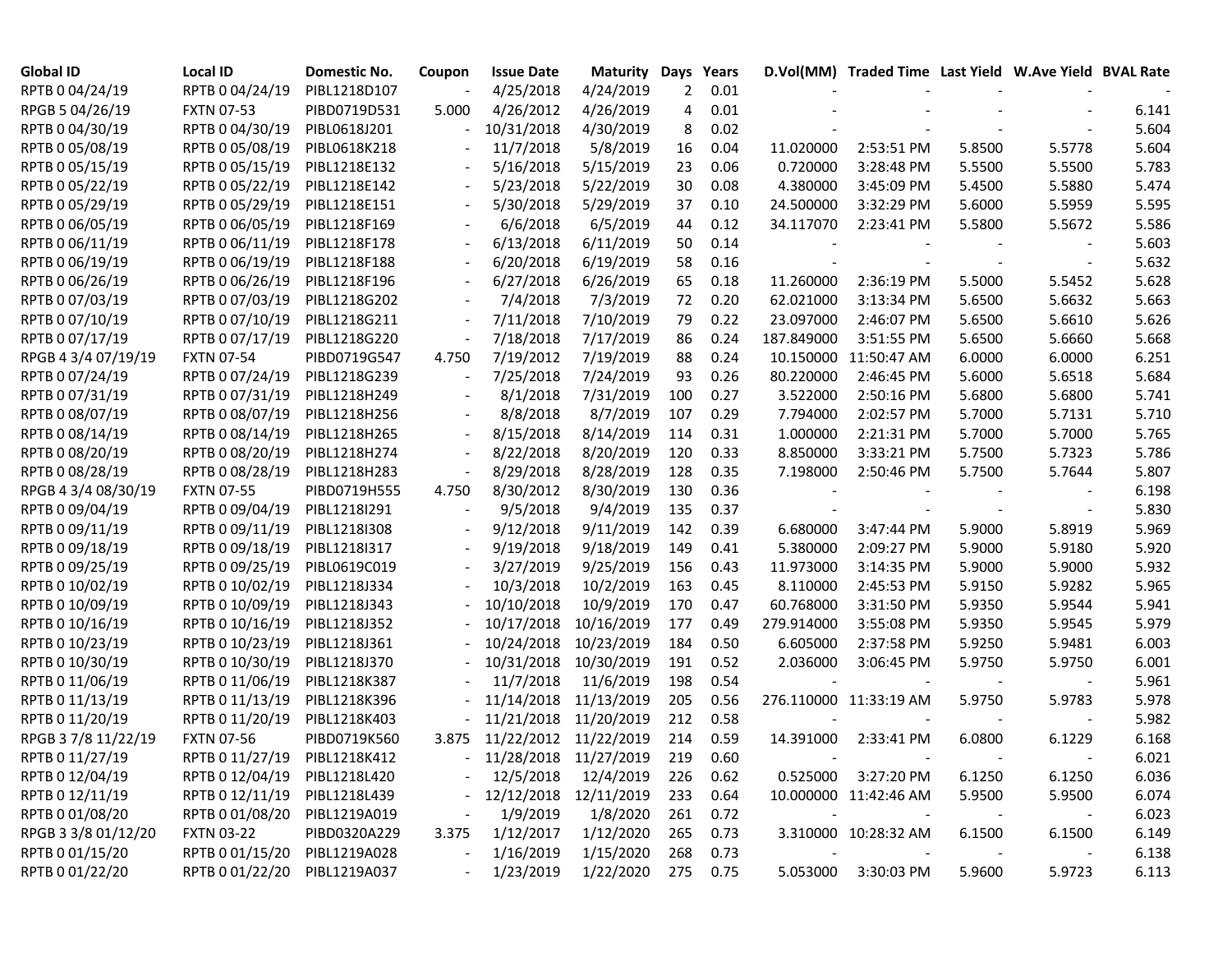| Global ID            | <b>Local ID</b>   | Domestic No. | Coupon                   | <b>Issue Date</b>                 | Maturity                   |     | Days Years |                          | D.Vol(MM) Traded Time Last Yield W.Ave Yield BVAL Rate |        |                          |       |
|----------------------|-------------------|--------------|--------------------------|-----------------------------------|----------------------------|-----|------------|--------------------------|--------------------------------------------------------|--------|--------------------------|-------|
| RPTB 0 01/29/20      | RPTB 0 01/29/20   | PIBL1219A046 |                          | 1/30/2019                         | 1/29/2020                  | 282 | 0.77       |                          |                                                        |        |                          | 6.000 |
| RPTB 0 02/05/20      | RPTB 0 02/05/20   | PIBL1219B054 |                          | 2/6/2019                          | 2/5/2020                   | 289 | 0.79       | 7.000000                 | 3:40:44 PM                                             | 6.0250 | 6.0250                   | 6.147 |
| RPTB 0 02/12/20      | RPTB 0 02/12/20   | PIBL1219B063 | $\overline{\phantom{a}}$ | 2/13/2019                         | 2/12/2020                  | 296 | 0.81       |                          |                                                        |        |                          | 6.113 |
| RPGB 7 3/4 02/18/20  | <b>FXTN 10-50</b> | PIBD1020B508 | 7.750                    | 2/18/2010                         | 2/18/2020                  | 302 | 0.83       |                          | 1.000000 10:18:36 AM                                   | 6.1000 | 6.1000                   | 5.991 |
| RPTB 0 02/19/20      | RPTB 0 02/19/20   | PIBL1219B072 | $\overline{\phantom{a}}$ | 2/20/2019                         | 2/19/2020                  | 303 | 0.83       |                          |                                                        |        |                          | 6.092 |
| RPTB 0 03/11/20      | RPTB 0 03/11/20   | PIBL1219C106 |                          | 3/13/2019                         | 3/11/2020                  | 324 | 0.89       |                          |                                                        |        |                          | 6.102 |
| RPTB 0 03/18/20      | RPTB 0 03/18/20   | PIBL1219C115 | $\overline{\phantom{a}}$ | 3/20/2019                         | 3/18/2020                  | 331 | 0.91       |                          |                                                        |        |                          | 6.082 |
| RPTB 0 03/25/20      | RPTB 0 03/25/20   | PIBL1219C124 | $\blacksquare$           | 3/27/2019                         | 3/25/2020                  | 338 | 0.93       |                          |                                                        |        |                          | 6.110 |
| RPTB 0 04/01/20      | RPTB 0 04/01/20   | PIBL1219D132 |                          | 4/3/2019                          | 4/1/2020                   | 345 | 0.95       | 7.970000                 | 2:29:37 PM                                             | 5.9850 | 5.9850                   | 6.022 |
| RPTB 0 04/08/20      | RPTB 0 04/08/20   | PIBL1219D141 | $\overline{\phantom{a}}$ | 4/10/2019                         | 4/8/2020                   | 352 | 0.96       | 539.534000               | 3:55:54 PM                                             | 6.0500 | 6.0522                   | 6.052 |
| RPGB 4 1/4 04/11/20  | RTB 03-08         | PIID0320D087 | 4.250                    | 4/11/2017                         | 4/11/2020                  | 355 | 0.97       | 389.792000               | 3:36:32 PM                                             | 6.0000 | 6.0112                   | 6.027 |
| RPGB 7 1/4 08/19/20  | RTB 10-01         | PIID1020H015 | 7.250                    | 8/19/2010                         | 8/19/2020                  | 485 | 1.33       |                          |                                                        |        |                          | 6.040 |
| RPGB 3 3/8 08/20/20  | <b>FXTN 05-73</b> | PIBD0520H735 | 3.375                    | 8/20/2015                         | 8/20/2020                  | 486 | 1.33       | 59.090600                | 2:37:09 PM                                             | 6.0500 | 5.9684                   | 5.986 |
| RPGB 6 1/8 09/16/20  | <b>FXTN 10-51</b> | PIBD1020I510 | 6.125                    | 9/16/2010                         | 9/16/2020                  | 513 | 1.41       |                          |                                                        |        |                          | 6.105 |
| RPGB 5 7/8 12/16/20  | <b>FXTN 10-52</b> | PIBD1020L525 | 5.875                    | 12/16/2010                        | 12/16/2020                 | 604 | 1.65       |                          |                                                        |        |                          | 5.912 |
| RPGB 4 1/4 01/25/21  | <b>FXTN 03-23</b> | PIBD0321A236 | 4.250                    | 1/25/2018                         | 1/25/2021                  | 644 | 1.76       | 2.300000                 | 2:23:42 PM                                             | 6.0000 | 6.0033                   | 6.062 |
| RPGB 7 3/8 03/03/21  | RTB 10-02         | PIID1021C027 | 7.375                    | 3/3/2011                          | 3/3/2021                   | 681 | 1.86       |                          | 21.500000 10:05:07 AM                                  | 5.9500 | 5.9500                   | 5.997 |
| RPGB 3 1/2 03/20/21  | <b>FXTN 07-57</b> | PIBD0721C574 | 3.500                    | 3/20/2014                         | 3/20/2021                  | 698 | 1.91       |                          | 1.000000 10:18:51 AM                                   | 6.0250 | 6.0250                   | 6.015 |
| RPGB 6 1/2 04/28/21  | <b>FXTN 10-53</b> | PIBD1021D531 | 6.500                    | 4/28/2011                         | 4/28/2021                  | 737 | 2.02       | $\overline{\phantom{a}}$ |                                                        |        |                          | 6.031 |
| RPGB 4 7/8 06/13/21  | RTB 03-09         | PIID0321F092 | 4.875                    | 6/13/2018                         | 6/13/2021                  | 783 | 2.14       | 47.650000                | 3:09:29 PM                                             | 6.0000 | 6.0620                   | 5.950 |
| RPGB 5 3/4 10/20/21  | RTB 10-03         | PIID1021J039 | 5.750                    | 10/20/2011                        | 10/20/2021                 | 912 | 2.50       | 11.690000                | 3:35:38 PM                                             | 6.0250 | 6.0153                   | 6.124 |
| RPGB 5 3/4 11/24/21  | <b>FXTN 10-55</b> | PIBD1021K551 | 5.750                    | 11/24/2011                        | 11/24/2021                 | 947 | 2.59       |                          |                                                        |        |                          | 6.136 |
| RPGB 63/8 01/19/22   | <b>FXTN 10-54</b> | PIBD1022G545 | 6.375                    | 7/19/2011                         | 1/19/2022 1003             |     | 2.75       |                          |                                                        |        |                          | 6.000 |
| RPGB 4 01/26/22      | <b>FXTN 05-74</b> | PIBD0522A747 | 4.000                    | 1/26/2017                         | 1/26/2022 1010             |     | 2.77       |                          |                                                        |        |                          | 5.839 |
| RPGB 15 03/14/22     | <b>FXTN 20-02</b> | PIBD2022C021 | 15.000                   | 3/14/2002                         | 3/14/2022 1057             |     | 2.89       |                          |                                                        |        |                          | 5.829 |
| RPGB 4 7/8 08/02/22  | <b>FXTN 10-56</b> | PIBD1022H562 | 4.875                    | 8/2/2012                          | 8/2/2022 1198              |     | 3.28       |                          |                                                        |        |                          | 6.129 |
| RPGB 4 3/4 09/13/22  | <b>FXTN 10-57</b> | PIBD1022I570 | 4.750                    | 9/13/2012                         | 9/13/2022 1240             |     | 3.40       |                          |                                                        |        |                          | 6.050 |
| RPGB 12 3/4 10/17/22 | <b>FXTN 20-03</b> | PIBD2022J033 | 12.750                   | 10/17/2002                        | 10/17/2022 1274            |     | 3.49       |                          |                                                        |        |                          | 5.968 |
| RPGB 4 5/8 12/04/22  | RTB 05-11         | PIID0522L114 | 4.625                    | 12/4/2017                         | 12/4/2022 1322             |     | 3.62       | 55.000000                | 3:17:34 PM                                             | 5.8800 | 5.9518                   | 5.890 |
| RPGB 4 12/06/22      | <b>FXTN 10-58</b> | PIBD1022L585 | 4.000                    | 12/6/2012                         | 12/6/2022 1324             |     | 3.63       |                          |                                                        |        |                          | 6.036 |
| RPGB 13 02/20/23     | <b>FXTN 20-04</b> | PIBD2023B048 | 13.000                   | 2/20/2003                         | 2/20/2023 1400             |     | 3.83       | 220.000000               | 2:47:25 PM                                             | 6.0850 | 6.0850                   | 6.085 |
| RPGB 5 1/2 03/08/23  | <b>FXTN 05-75</b> | PIBD0523C752 | 5.500                    | 3/8/2018                          | 3/8/2023 1416              |     | 3.88       | 8.000000                 | 3:43:33 PM                                             | 5.9350 | 5.9100                   | 5.812 |
| RPGB 3 1/2 04/21/23  | <b>FXTN 07-58</b> | PIBD0723D588 | 3.500                    | 4/21/2016                         | 4/21/2023 1460             |     | 4.00       | 26.010000                | 3:22:28 PM                                             | 5.9800 | 5.9808                   | 5.911 |
| RPGB 11 7/8 05/29/23 | <b>FXTN 20-05</b> | PIBD2023E054 | 11.875                   | 5/29/2003                         | 5/29/2023 1498             |     | 4.10       |                          |                                                        |        |                          | 6.090 |
| RPGB 3 1/4 08/15/23  | RTB 10-04         | PIID1023H046 | 3.250                    | 8/15/2013                         | 8/15/2023 1576             |     | 4.32       |                          | 3.500000 10:17:35 AM                                   | 5.9400 | 5.9400                   | 6.268 |
| RPGB 11 3/8 10/23/23 | <b>FXTN 20-06</b> | PIBD2023J068 | 11.375                   |                                   | 10/23/2003 10/23/2023 1645 |     | 4.50       |                          |                                                        |        |                          | 5.963 |
| RPGB 6 1/4 03/12/24  | RTB 05-12         | PIID0524C129 | 6.250                    | 3/12/2019                         | 3/12/2024 1786             |     | 4.89       | 3244.515000              | 3:34:33 PM                                             | 5.9650 | 5.9447                   | 5.969 |
| RPGB 4 1/2 04/20/24  | <b>FXTN 07-59</b> | PIBD0724D595 | 4.500                    | 4/20/2017                         | 4/20/2024 1825             |     | 5.00       |                          |                                                        |        |                          | 5.752 |
| RPGB 12 3/8 06/03/24 | <b>FXTN 20-07</b> | PIBD2024F075 | 12.375                   | 6/3/2004                          | 6/3/2024 1869              |     | 5.12       |                          |                                                        |        | $\overline{\phantom{a}}$ | 5.892 |
| RPGB 12 7/8 08/05/24 | <b>FXTN 20-08</b> | PIBD2024H086 | 12.875                   | 8/5/2004                          | 8/5/2024 1932              |     | 5.29       |                          |                                                        |        |                          | 5.980 |
| RPGB 4 1/8 08/20/24  | <b>FXTN 10-59</b> | PIBD1024H595 | 4.125                    | 8/20/2014                         | 8/20/2024 1947             |     | 5.33       |                          |                                                        |        |                          | 5.941 |
| RPGB 13 3/4 11/11/24 | <b>FXTN 20-09</b> | PIBD2024K091 |                          | 13.750 11/11/2004 11/11/2024 2030 |                            |     | 5.56       |                          |                                                        |        |                          | 5.981 |